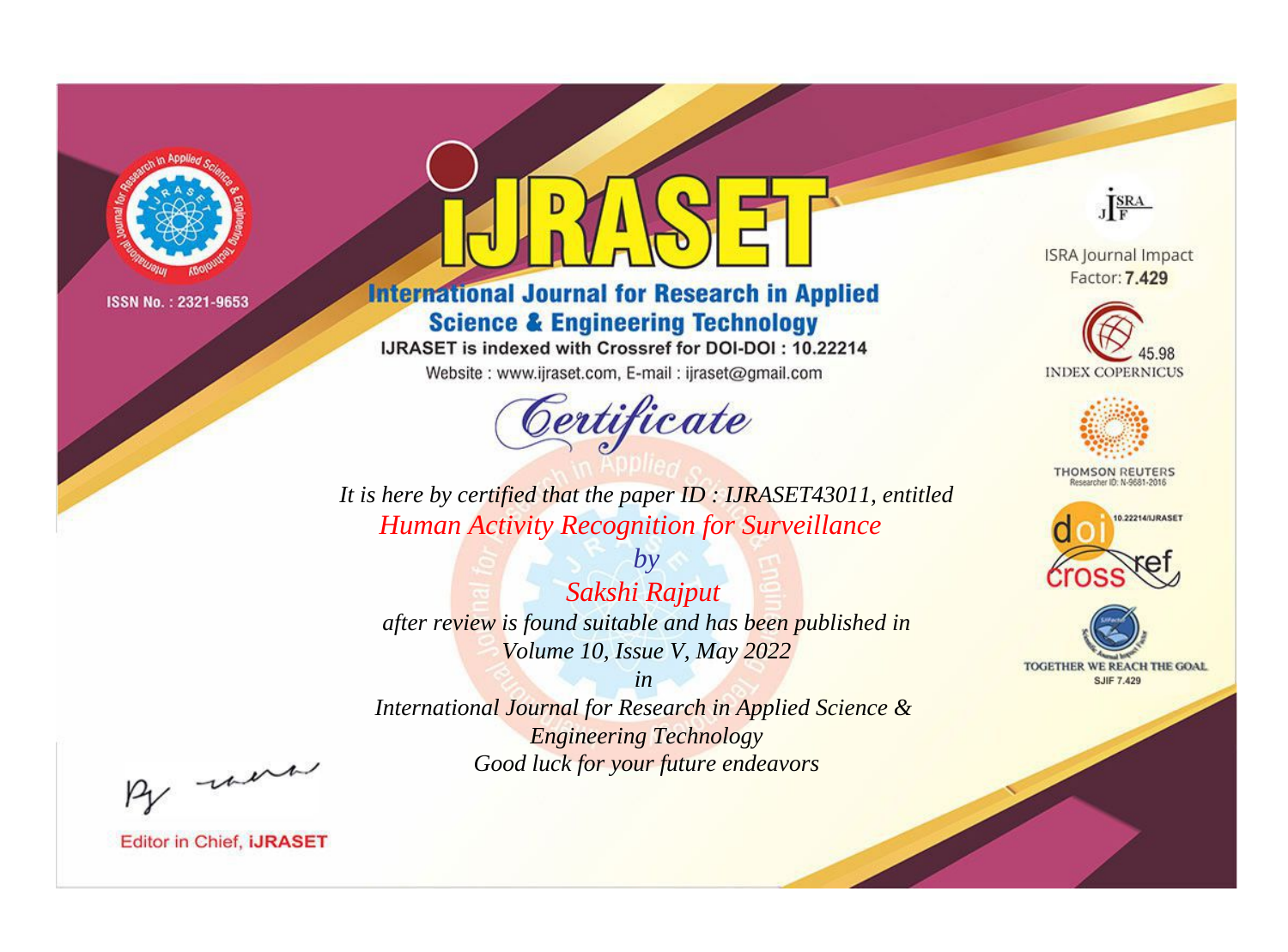

# **International Journal for Research in Applied Science & Engineering Technology**

IJRASET is indexed with Crossref for DOI-DOI: 10.22214

Website: www.ijraset.com, E-mail: ijraset@gmail.com



JERA **ISRA Journal Impact** 

Factor: 7.429





**THOMSON REUTERS** 



TOGETHER WE REACH THE GOAL **SJIF 7.429** 

*It is here by certified that the paper ID : IJRASET43011, entitled Human Activity Recognition for Surveillance*

*by Sachin Pande after review is found suitable and has been published in Volume 10, Issue V, May 2022*

*in* 

*International Journal for Research in Applied Science & Engineering Technology Good luck for your future endeavors*

By morn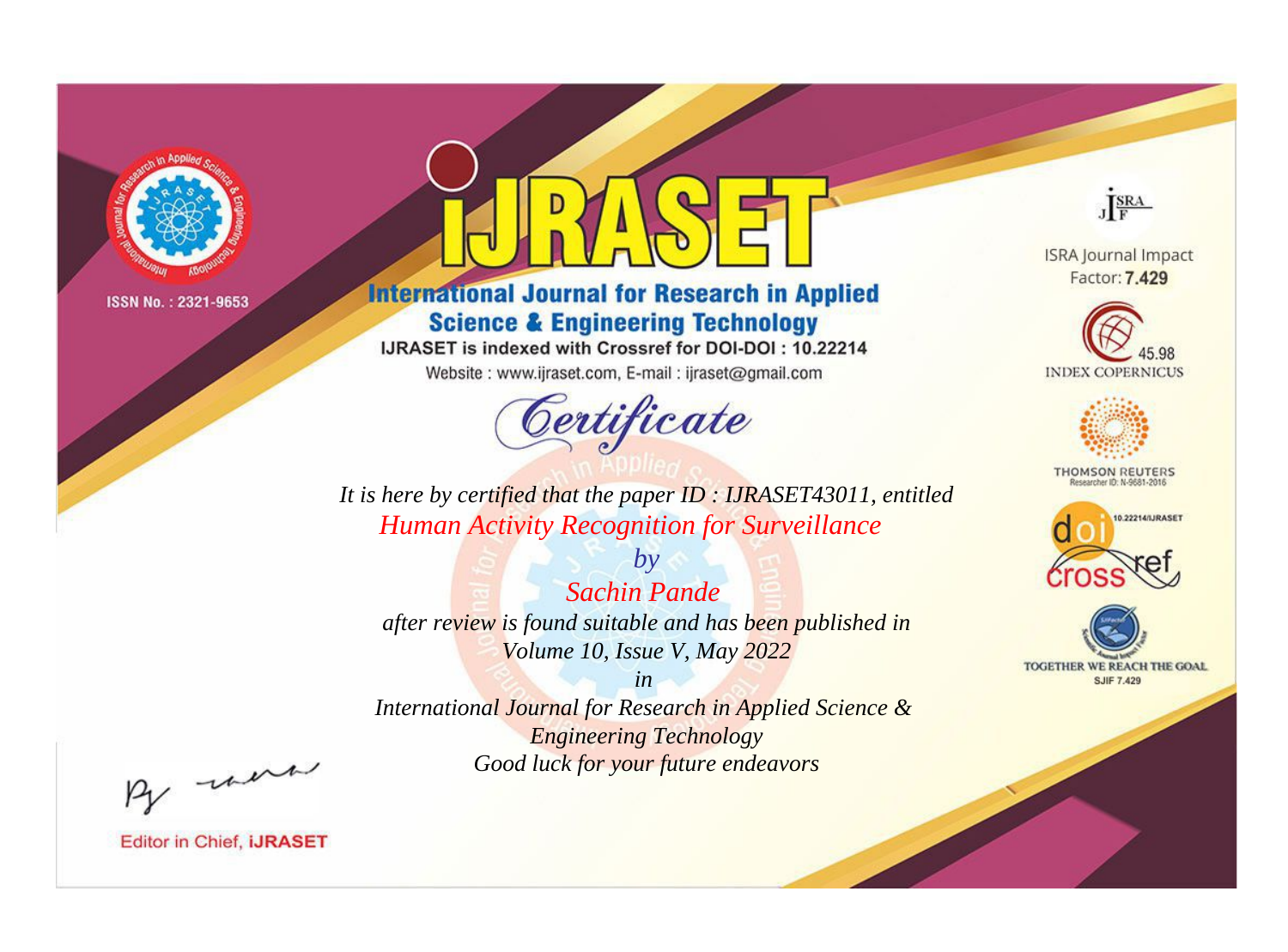

# **International Journal for Research in Applied Science & Engineering Technology**

IJRASET is indexed with Crossref for DOI-DOI: 10.22214

Website: www.ijraset.com, E-mail: ijraset@gmail.com



**ISRA Journal Impact** 

JERA

Factor: 7.429





**THOMSON REUTERS** 



TOGETHER WE REACH THE GOAL **SJIF 7.429** 

*It is here by certified that the paper ID : IJRASET43011, entitled Human Activity Recognition for Surveillance*

*by Vibha Marda after review is found suitable and has been published in Volume 10, Issue V, May 2022*

*in* 

*International Journal for Research in Applied Science & Engineering Technology Good luck for your future endeavors*

By morn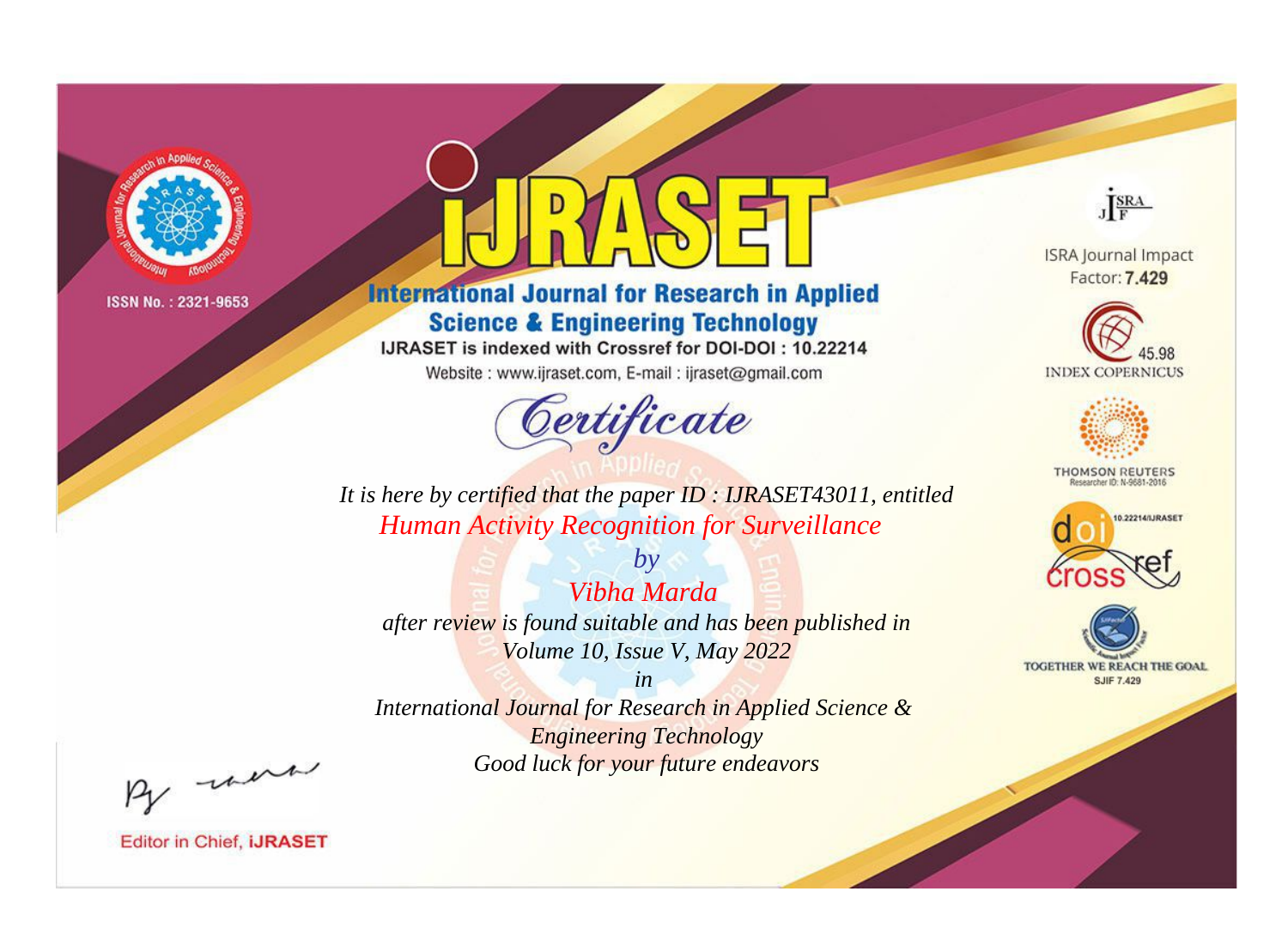

# **International Journal for Research in Applied Science & Engineering Technology**

IJRASET is indexed with Crossref for DOI-DOI: 10.22214

Website: www.ijraset.com, E-mail: ijraset@gmail.com



JERA

**ISRA Journal Impact** Factor: 7.429





**THOMSON REUTERS** 



TOGETHER WE REACH THE GOAL **SJIF 7.429** 

It is here by certified that the paper ID: IJRASET43011, entitled **Human Activity Recognition for Surveillance** 

 $b\nu$ Chetna Chandramore after review is found suitable and has been published in Volume 10, Issue V, May 2022

 $in$ International Journal for Research in Applied Science & **Engineering Technology** Good luck for your future endeavors

By morn